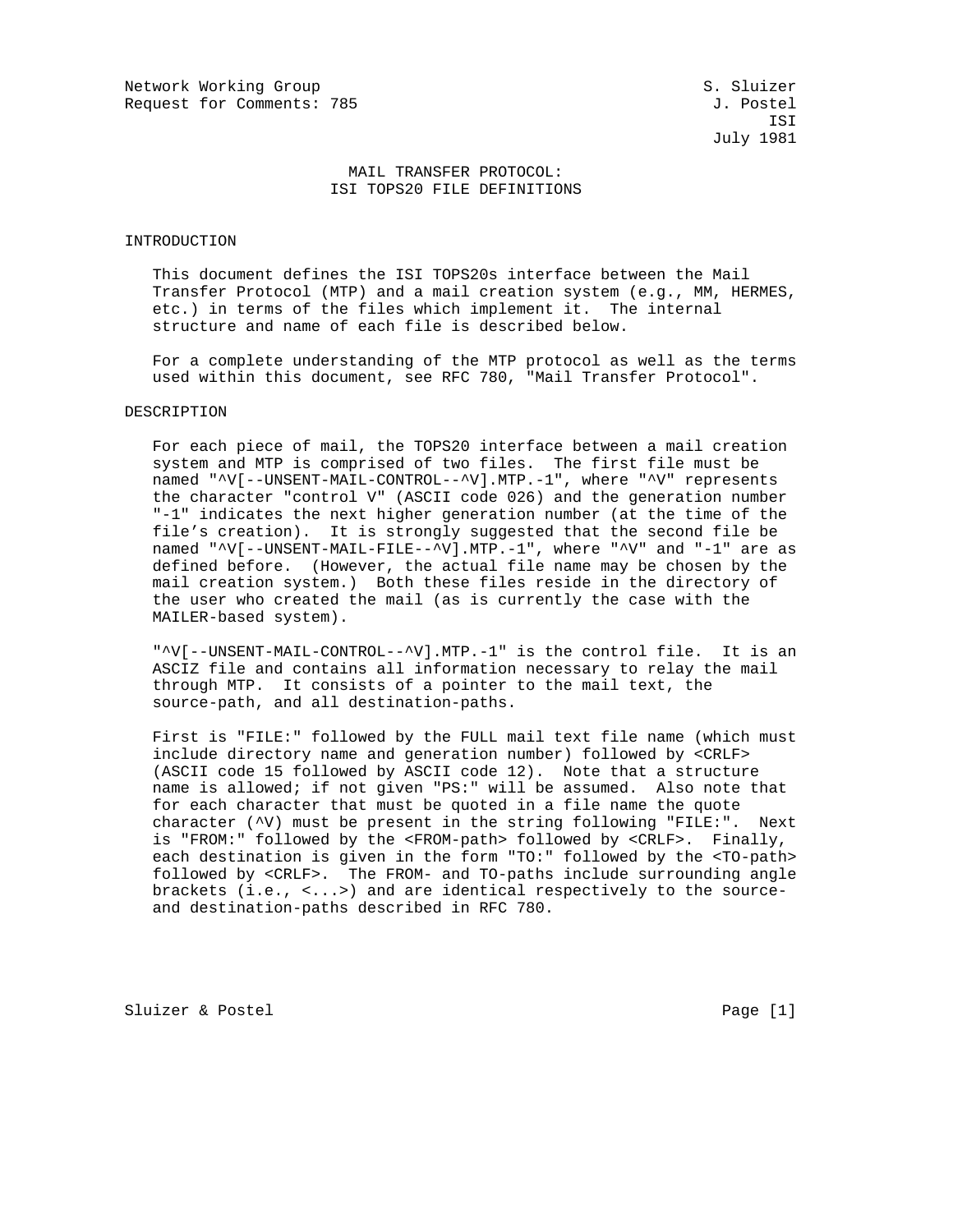July 1981 RFC 785 ISI TOPS20 File Definitions

 --------------------------------------------------------------------- +------------------------+ |FILE: <File name> <CRLF>| +------------------------+ |FROM: <FROM-path> <CRLF>| +------------------------+ | TO: <TO-path> <CRLF> | +------------------------+ | ... | ... | ... | ... | ... | ... | ... | ... | ... | ... | ... | ... | ... | ... | ... | ... | ... | ... | . +------------------------+ | TO: <TO-path> <CRLF> | +------------------------+ File structure for ^V[--UNSENT-MAIL-CONTROL--^V].MTP.-1 Figure 1 ---------------------------------------------------------------------

 "^V[--UNSENT-MAIL-FILE--^V].MTP.-1" is the mail text file. (Note that this is the file to which <File name> in the control file refers.) It is mail which conforms to the standard described in RFC 733, "Standard for the Format of ARPA Network Text Messages".

#### DISCUSSION

 The older mail creation systems create N copies of a mail text file, one for each of the N addresses in the TO, CC, and BCC fields. Each file is named "^V[--UNSENT-MAIL--^V].<mailbox>^V@<host>.-1", where <mailbox> and <host> are as defined in MTP, and "^V" and "-1" are as defined above.

 The interface between the mail creation system and MTP requires only the creation of two files, regardless of the number of addresses in the TO, CC, and BCC fields. The control file contains the source-path and destination-paths information as well as a pointer to the mail text file. The mail text file contains the the RFC 733 header and body.

Page [2] Sluizer & Postel